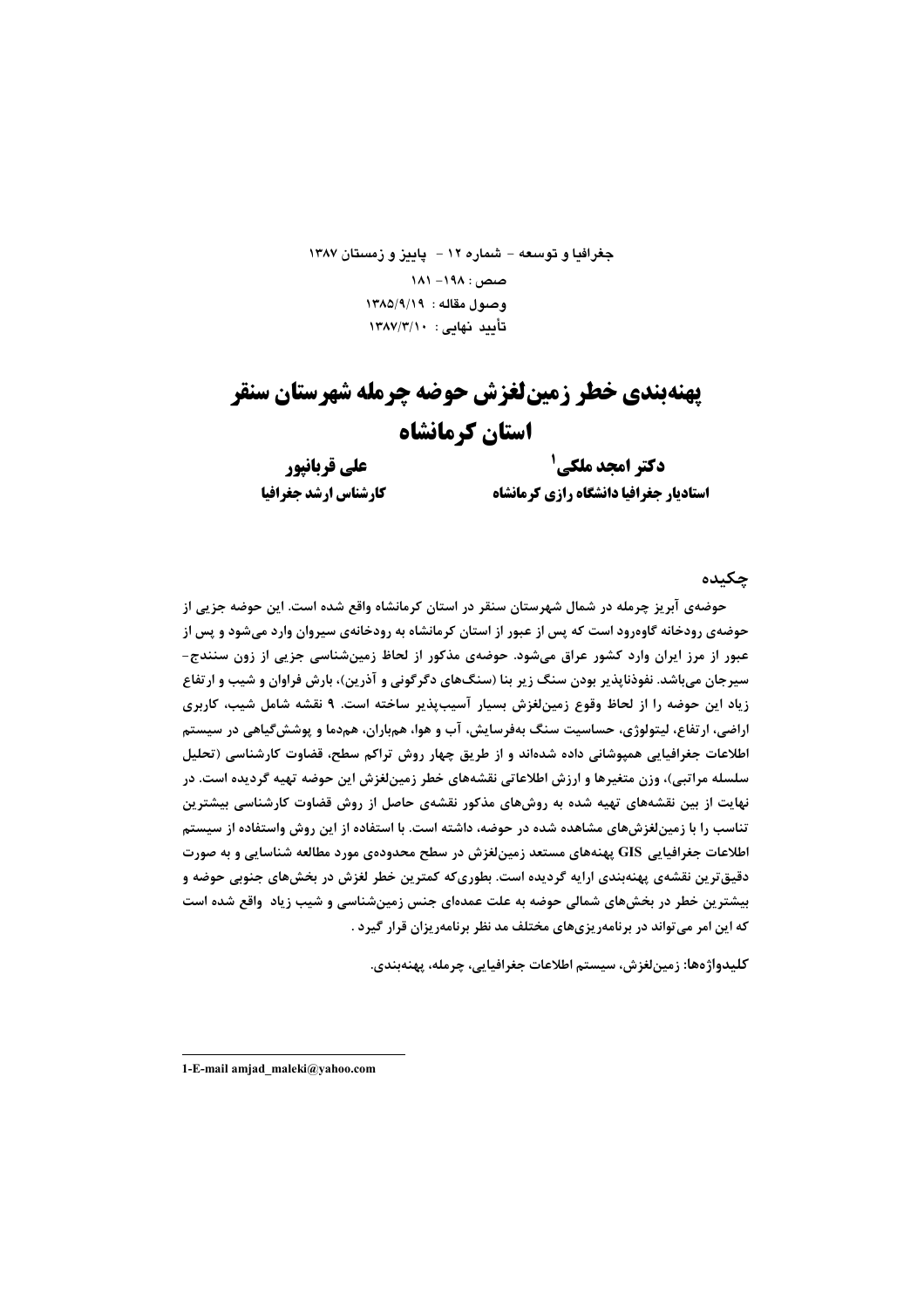مقدمه

حوضه آبریز "چرمله" سنقر به دلایلی جزء مناطق حساس و آسیبپذیر در ایـن زمینــه (خطـر زمینلغزش) میباشد. از جمله این دلایل میتوان قرار گرفتن منطقه در زونسنندج- سیرجان، نفوذنايذير بودن سنگـهاي.پايه، سستبودن رسوباتفوقاني آن- كه از رسوباتكواترنري حساس دوران چهارم زمینشناسی می باشد– ضعف پوشش گیاهی، چرای مفرط دامها، ارتفـاع زیـاد و بارشهای فراوان را برشمرد. تهیهی نقشهی پهنهبندی خطر زمین لغزش در این حوضه از لحاظ آبخیزداری و جلوگیری از فرسایش بی٫رویه خاک نیز اهمیت دارد. هدف از انجام ایـن پـژوهش شناخت عمدهترین عوامل وقوع زمینِلغزش در این حوضه و تقسیم آن به درجات مختلـف –از لحاظ خطر زمین لغزش- می باشد.

در کمتر از چهار دهه روشهای GIS به عنوان شیوههای سریع برای دستیابی به نقشههـای حساسیت رواج یافته است. (آن بالاگان ۱۹۹۲، رادبروچ و ونت ورس، رادبروچ و کررودر، مـورا و وارسون ۱۹۹۳)، و کمتر از یک دهه است که این روش در کشور ما به کار گرفته شده است و از لحاظ فني توسعه يافته است.

علی کمک بناه، امیر جعف ری چـدنی، سـیدمنتظرالقائم ۱۳۷۱- محمـد غفـوری و علیرضـا عاشوری ۱۳۷۷- شهرام روستایی ۱۳۸۰- ایرج جباری ۱۳۸۱- علی فرهنگ فر و علی کمکپناه ۱۳۷۳ در این زمینه تلاش بسیاری انجام دادهاند.

## معرفي حوضهي مورد تحقيق

حوضهی آبریز چرمله، با مساحتی حدود ۲۲/۰۲ کیلومتر مربع و محیطی برابر با ۲۰/۱ کیلومترمربع یکی از زیرحوضههای رودخانه گاوهرود است که در قسمت شمال شرقی شهرستان سنقر قرار دارد. این حوضه از سرشاخههای حوضه سد گاوشان می باشد که در محدودهی جغرافیایی ۲۴ `۴۵ ٌ۲۴ تا ۴۷ ٌ۴۸ ۴۷ طول شرقی و ۲۴ ۵۸ ٌ۳۴ تا ۳۴ ٔ ۳۵ ٌ ۳۵ عرض شمالی واقع گردیده است. فاصلهی این حوضه تا شهرستان سنقر ۳۰ کیلومتر و در منتهی الیه شمال شرقی استان کرمانشاه واقع شده است (شکل ۱). ارتفاع متوسط حوضه ۲۶۵۲ متر می باشد و بیشتر شیب حوضه بین ۶۰-۳۰ درصد میباشد. اقلیم غالب منطقه نیمهخشک سرد و در ارتفاعات نیمهمرطوب می باشد. متوسط بارش سالانه حوضه ۴۰۷/۵ میلیمتر است. از لحاظ زمینشناسی هم همانطور که قبلا ذکرگردید این حوضه در زون سنندج سیرجان قرار گرفته که سنگهای دگرگونی و آذرین بیشترین سنگهای پایه آن را تشکیل می دهند.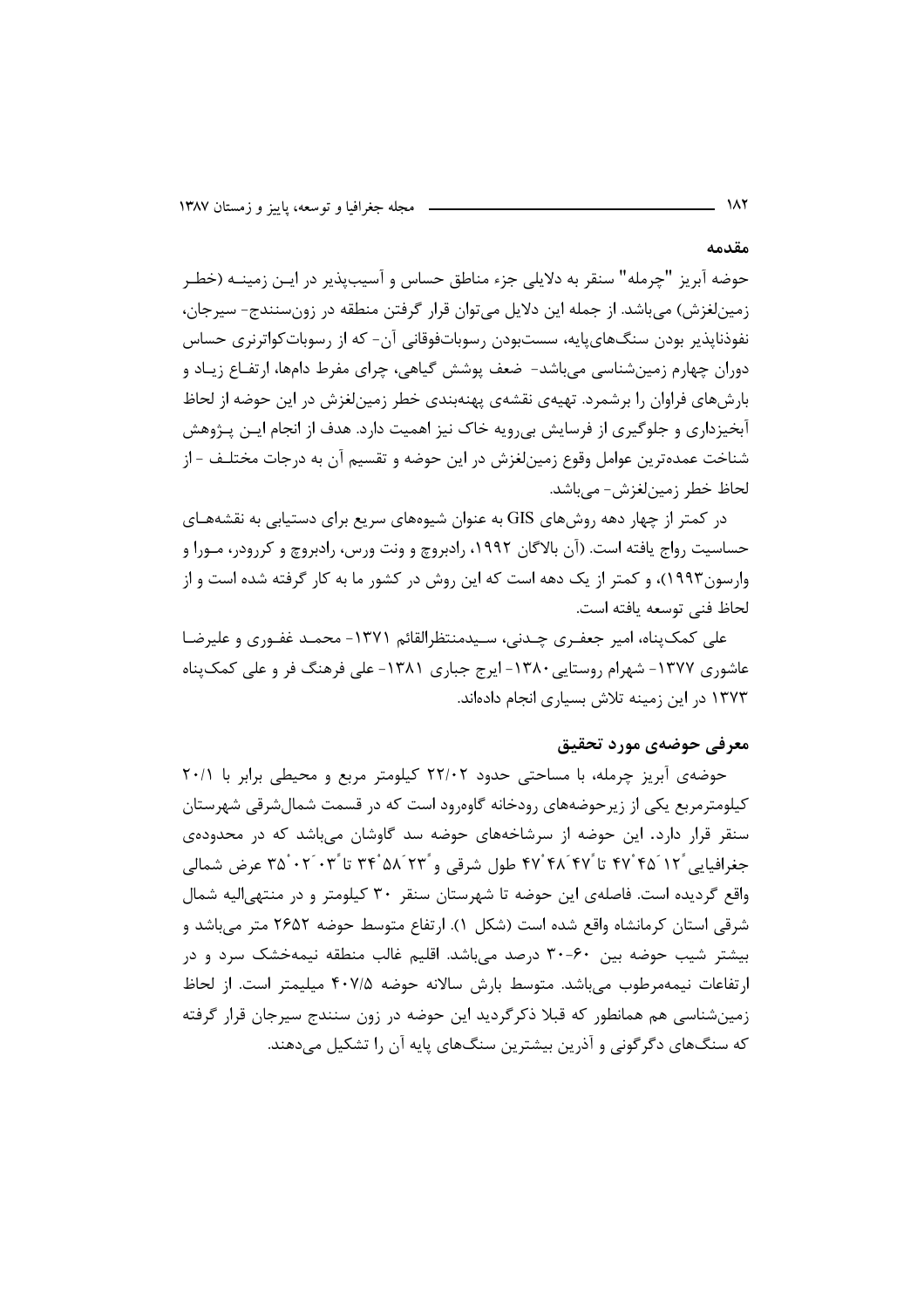پهنهبندي خطر زمينلغزش حوضه چرمله …



شکل ۱: موقعیت حوضهی چرمله

 $M^*$  –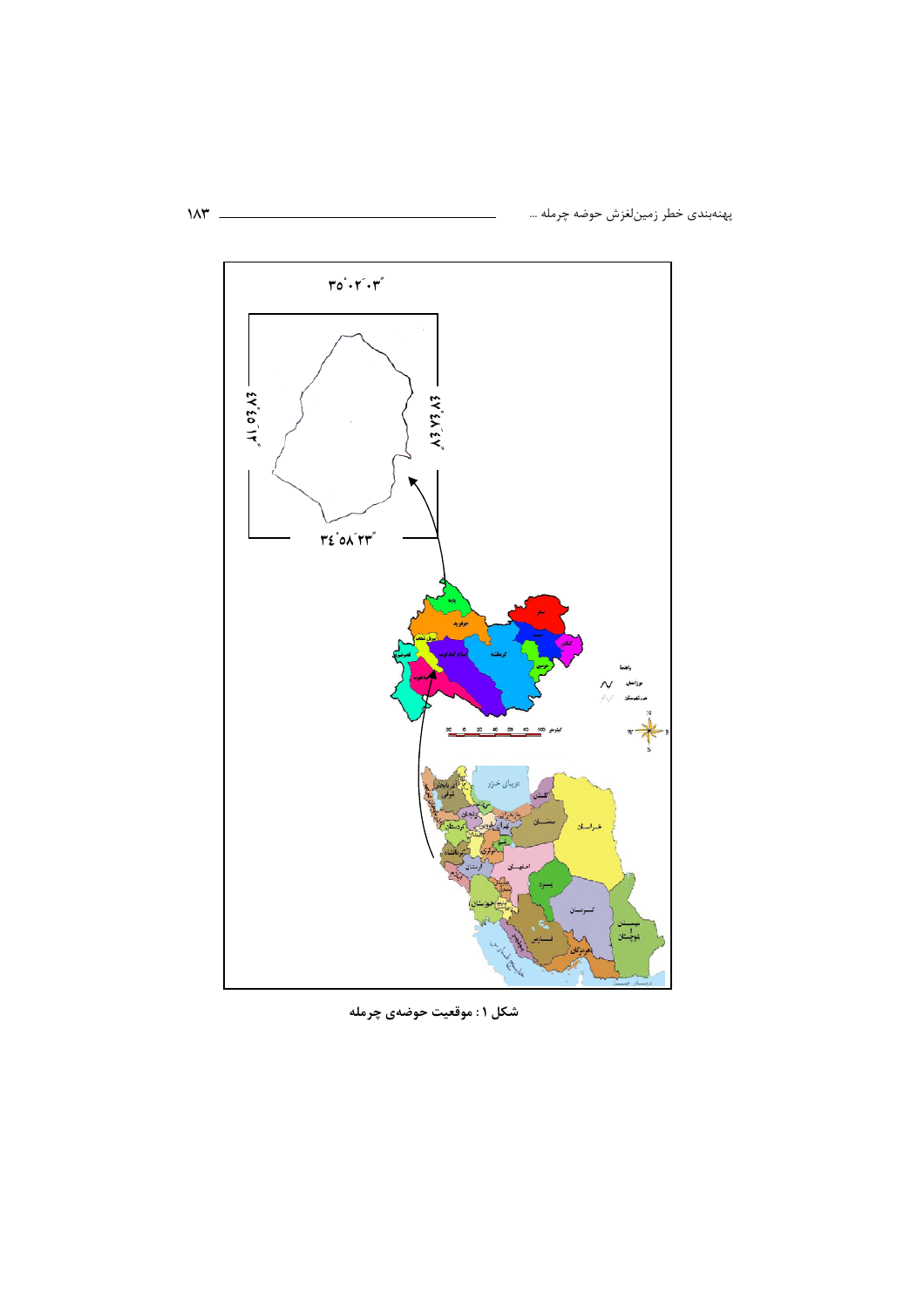#### مواد و روشهای تحقیق

بیشتر محققین در پهنهبندی زمینلغزشها از نظر نوع و تعداد، عوامل متعددی را به کار ردهاند برای مثال مورا و وارسون *(۱۹۹۴: ۵۸-۱۹)* از پنج عامل استفاده کردهاند و یا آبنالاگان ļ (۱*۹۹۲: ۸۶۸-۱۶۱)* از هفت عامل استفاده کرده است. در تحقیقی توسط اداره راه ژاپن بیشتر ه ساختار و ساختمان و توپوگرافی پرداخته شده تا پوشش گیاهی و زلزله *(شریعتجعفری،* ڊ  $(197 - 198)$ 

#### **پرسشنامه و عکسهای هوایی**

بعد از اینکه کار تحقیقی بر روی حوضهی چرمله آغاز شد، پرسشنامهی ثبت اطلاعات از عکسهای هوایی،از دفتر مطالعات و ارزیابی معاونتآبخیزداری استان گرفته شد.این پرسشنامه که در بانک اطلاعات زمینِلغزشهای کشور موجود است، شامل مشخصات عمومی منطقه، مشخصات منابع مورد استفاده عکسهای هوایی منطقه در مقیاس ۱:۲۰۰۰۰، نوع حرکت زمینلغزش، جهت حرکت و مصالح درگیر زمینلغزش میباشد.

### عملیات میدانی

پس از اینکه زمینلغزشهای حوضه توسط عکسهای هوایی شناسایی شد، اقدام به بازدید میدانی گردید. به کمک عکسهای هوایی و بازدید میدانی ۵ زمینلغزش مهم در حوضهی مورد مطالعه شناسایی و توسط GPS ثبت و تحتنام زمینلغزشهای ۱الی ۵ نامگذاری گردید.

#### نقشههای توپوگرافی، زمین شناسی و تصاویر ماهوارهای

بعد از شناسایی زمین لغزشها، با استفاده از عکسهای هوایی و بازدیدهای میدانی با استفاده از منابع معتبر و بر اساس نظر دانشمندان علوم زمین اقدام به شناسایی نوع و تعداد عوامل مؤثر در پهنهبندیمنطقه گردید. در اینراستا نقشههای کاربری اراضی، اشکال فرسایش، پوشش گیاهی، هم باران، آب و هوا، لیتولوژی، حساسیت سنگ به فرسایش، طبقات شدت فرسایش، نفوذپذیری واحدهای سنگی، خاک،شیب، جهت گسل، ارتفاع و پتانسیل منطقه تهیه گردد.

رخی از نقشههای فوق، با استفاده از نقشهی توپوگرافی در مقیاس ۱۰۵۰۰۰۰ و نقشههای ļ زمینشناسی در مقیاس ۱:۲۵۰۰۰ و تصاویر ماهوارهای تهیه شد و برخی از مدیریت آبخیز داری استان دریافت شد.

184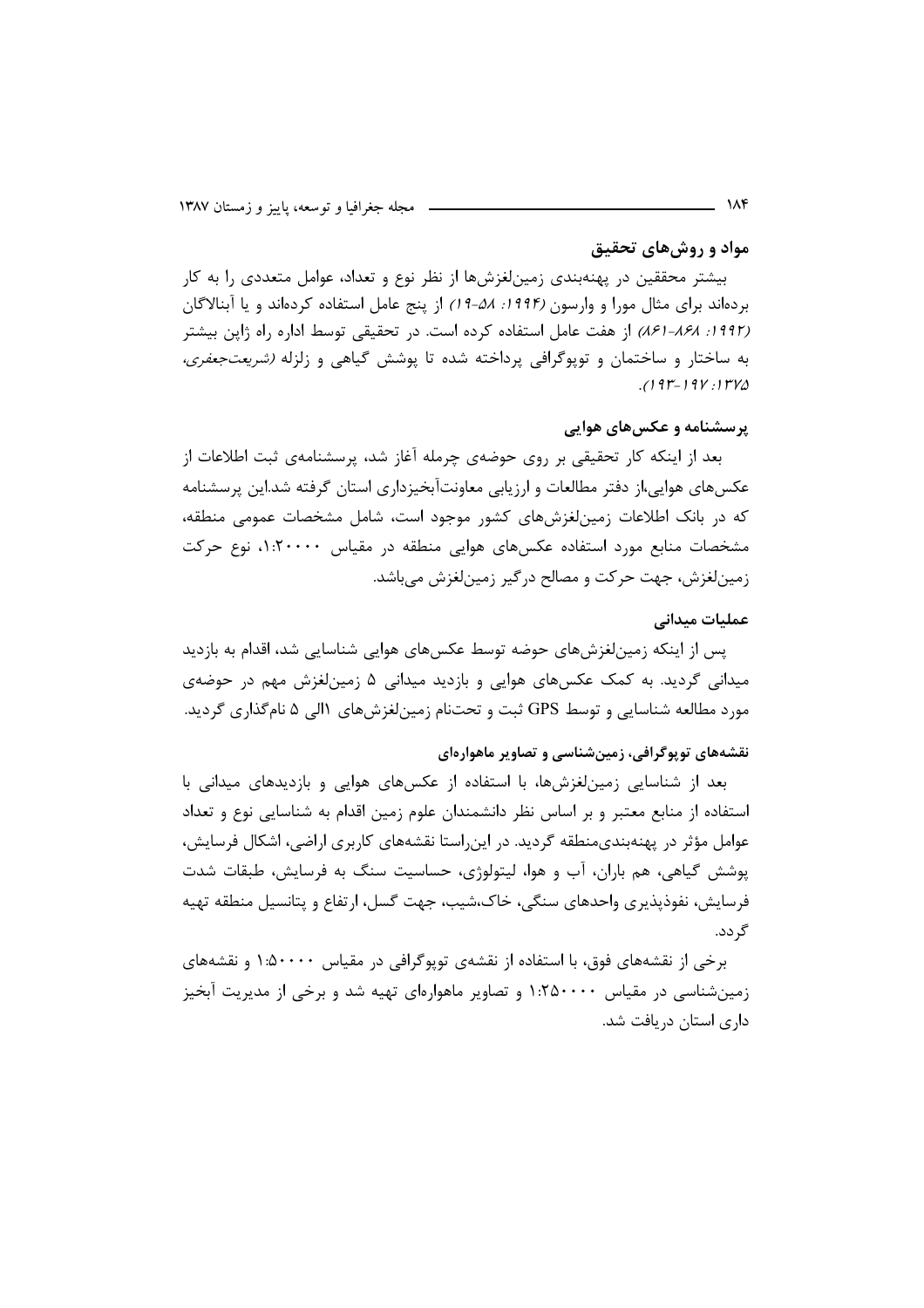#### نر مافزارهای: SPSS: Autocad: Arcview: Arcinfo:

جهت پهنهبندي خطر زمينلغزش در حوضه مورد مطالعه مراحل زير طي شده است: مرحله اول- رقومي نمودن نقشهها یس از اینکه نقشهها تهیه شد در محیطهای Arcinfo و arcview نقشهها رقومی شدند.

مرحله دوم – انتخاب نقشههای مؤثر به کمک روش های آمار

یس از جمعآوری دادهها و اطلاعات مورد نیاز و تهیهی نقشههای رقومی عامل، مناسبترین آزمون برای مطالعهی ارتباط نقشههای عامل با نقشههای وابسته (زمینِلغزش) آزمون مربع کای (خی دو یا کای دو) بوده است. آزمون کای دو برای تأیید یا رد فرضیه صفر که بر مبنای عدم تأثير عوامل بر روي وقوع زمينِ لغزشهاي حوضه مي باشد انجام گرفت. اين آزمون بدين ترتيب است که به نسبت مساحت هر یک از عوامل، فراوانی مشاهده شده و قابل انتظار، مورد آزمون قرار میگیرند و در نهایت کای دو محاسبه شده با کای دو جدول مقایسه میشود. در صورت بزرگتربودن کای دو محاسبهشده از کای دو جدول، فرضیهی صفر رد می شود و نقشهی مذکور وارد مطالعه برای پهنهبندی خطر زمین لغزش می شود و در صورت عدم احراز شرایط، نقشهی مورد نظر کنار گذاشته میشود (جباری، ۱۳۸۱: ۲۰۸-۱۹۵٪.

از آنجا که نقشهی طبقات شدت فرسایش، دارای یک طبقه بوده و در جدول کای دو مقایسه، برای نقشههایی که دارای یک طبقه هستند، عددی ذکر نگردید، بدین ترتیب نقشهی شدت فرسايش هم نتوانست وارد پهنهبندي گردد.

سرانجام از ۱۶ نقشهی مورد آزمون ۹ نقشه شامل: شیب، حساسیت سنگ به فرسایش، پوشش گیاهی، هم دما، هم باران، ارتفاع، آب و هوا، لیتولوژی و کاربری اراضی حائز شرایط برای ورود به مدل پهنهبندی گردیدند (جدول ۱).

بعد از تعیین نقشهها و دادههای ورودی، اقدام به وزن دادن به طبقات نقشهها و تبدیل آنها به نقشههای وزنی به روشهای مختلف گردید.

جدول ۱: نتایچ آزمون مربع کای

 $\lambda \Delta$  -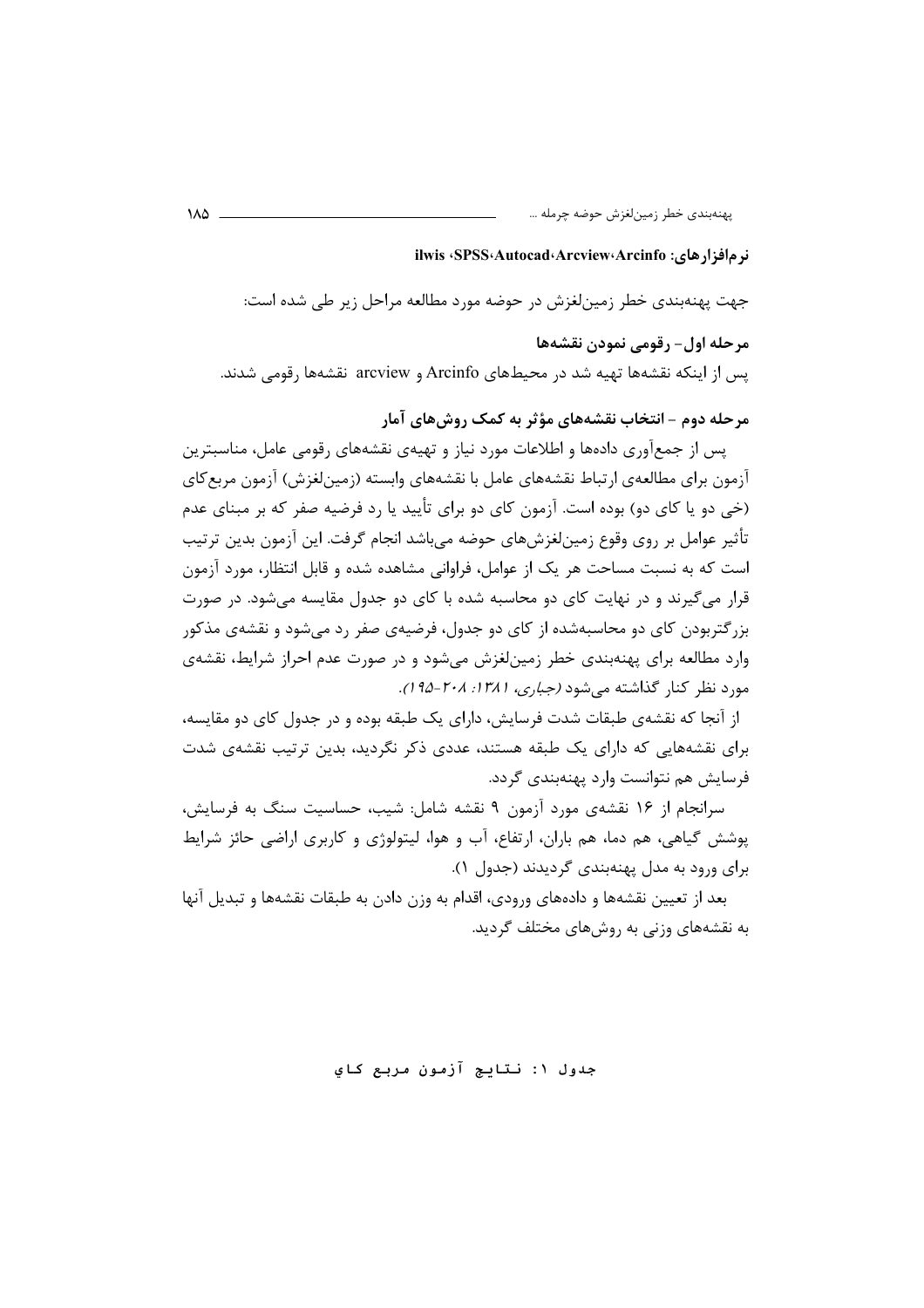| نتيجه              | سطح<br>معنىدار<br>بودن | درجه<br>آزادى | کای دو<br>جدول                                 | کای دوی<br>محاسبه<br>شده | نقشه كامل               | رديف          |
|--------------------|------------------------|---------------|------------------------------------------------|--------------------------|-------------------------|---------------|
| فرضيه صفر تأييد شد | $\cdot$ /۵             | ١             | $\tau/\lambda$ ۴                               | <b>7/18Y</b>             | نفوذپذیری               | ١             |
| فرضيه صفر رد شد    | $\cdot/\Delta$         | ٢             | $\Delta$ /99                                   | ۶۱۶۲۶                    | آب و هوا                | ٢             |
| فرضيه صفر تأييد شد | $\cdot/\Delta$         | ۵             | 11/2                                           | <b><i>NYYE</i></b>       | جهت                     | ٣             |
| فرضيه صفر رد شد    | ۰۱۵                    | ۶             | 17/29                                          | ۱۲/۸۵۹                   | ارتفاع                  | ۴             |
| فرضيه صفر رد شد    | ۰۱۵                    | ٨             | $1\Delta/\Delta$                               | ۱۵/۵۵۶                   | هم باران                | ۵             |
| فرضيه صفر تأييد شد | $\cdot/\Delta$         | ٨             | $\Lambda\Delta/\Delta\Lambda$                  | 9/901                    | فرسايش                  | ۶             |
| فرضيه صفر تأييد شد | $\cdot/\Delta$         | ۶             | $17/\Delta$ 9                                  | ۳/۷۴۵                    | خاک                     | ٧             |
| فرضیه صفر رد شد    | $\cdot/\Delta$         | ٨             | $\Delta/\Delta$                                | 151988                   | هم دما                  | ٨             |
| فرضيه صفر رد شد    | ۰۱۵                    | ٣             | $Y/\lambda$                                    | $17/\Delta \cdot 7$      | پوشش گیاهی              | ٩             |
| فرضيه صفر تأييد شد | $\cdot/\Delta$         | ٣             | $Y/\lambda$                                    | ۳۱۶۶۶                    | پتانسیل                 | ۱۰            |
| فرضيه صفر رد شد    | ۰۱۵                    | ۵             | 11/2                                           | ۱۳/۹۹۲                   | كاربري اراضى            | ۱۱            |
| فرضيه صفر رد شد    | ۰۱۵                    | ٣             | $Y/\lambda$                                    | Y/919                    | ليتولوژي                | ۱۲            |
| فرضيه صفر رد شد    | $\cdot/\Delta$         | ٢             | $\Delta$ /99                                   | 5/77                     | حساسیت سنگ<br>به فرسايش | $\mathcal{L}$ |
| فرضيه صفر رد شد    | ۰۱۵                    | ۶             | 17/29                                          | ۱۶۳۱                     | شيب                     | ۱۴            |
|                    |                        |               | چون خطی بود وارد پهنهبندی نشد                  | گسل                      | ۱۵                      |               |
|                    |                        |               | چون دارای یک طبقه بودنتوانست وارد پهنهبندی شود | طبقات شدت-<br>فرسايش     | ۱۶                      |               |

هرحله سوم - ارزشگذاری لایههای اطلاعاتی به روشهای آماری در محیط Arcview

جهت وزندهی به عوامل وقوع زمینلغزه انتخاب شده به روش کادوی همانند بسیاری از محققین از جمله حافظی مقدس (۱۳۷۲: ۱۲/۱)، حقشناس (۱۳۷۴: ۱۰۸–۹۵ و ۱۱۴)، کهی-میانجی (۱۳۷۷، ۱-۹۴)، هاشمیطباطبایی ( ۲۴،۱۳۷۸-۲۴۵، ۲۵۸ -۲۴۵) مورا و راسون (۱۹۹۴: ۵۸-۱۹)، براب (۱۹۷۷: ۸۶۸-۸۶۱)، استیوسن (کرم، ۱۳۸۰: ۶۴-۹۱) مینی د (*شریعتجعفری، ۱۳۷۵: ۲۰۲۰)*، پاچاوریو مانوچپنت (۱۹۹۲: ۱۰۰-۸۱) به شرایط محلی و قضاوت کارشناسی تکیه شده (وزندهی بینا ) *(جباری و میرنظری، ۱۳۸۶)*. در پهنهبندی خطر زمینلغزش حوضهی مورد مطالعه از چهار روش استفاده شده است: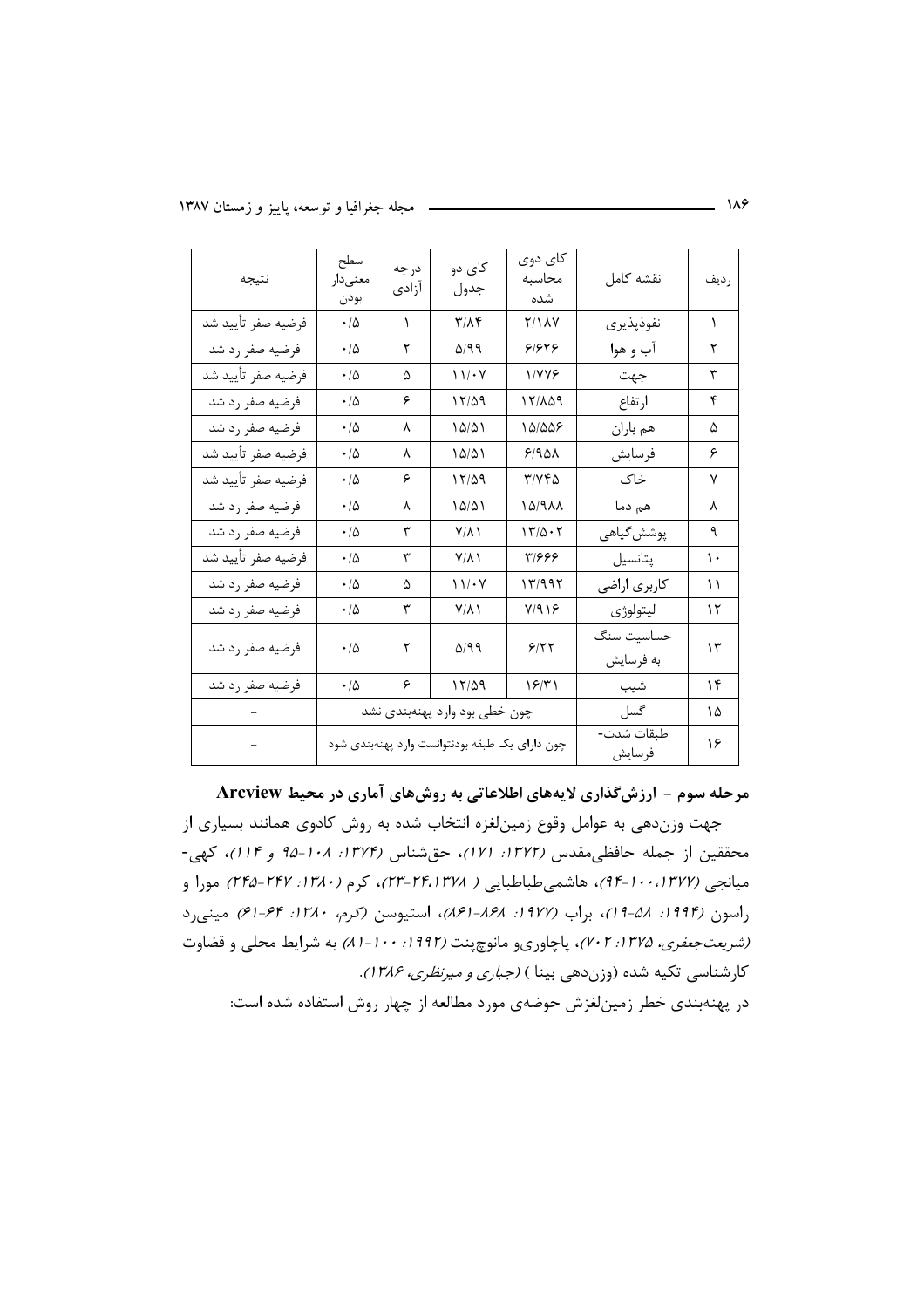روش قضاوت کارشناسی (تحلیل سلسله مراتبی)

در روش تحلیل سلسله مراتبی برای هر کدام از عوامل یک اهمیت یا ارزش مشخص قایل میشویم که دامنه این اهمیتها اگر به صورت کمی بیان شود از عدد ۱ تا ۹ را در بر می گیرد. برای مثال اگر عاملی نسبت به عامل دیگر اهمیت مساوی داشته باشد، آن عامل عدد یک می گیرد و اگر اهمیت آن عامل به طور مطلق بسیار بیشتر از عامل دیگر باشد، حداکثر نمره يعني عدد٩ به آن تعلق مي گيرد. مجموعه عوامل اين تحقيق ٩ عامل بوده است كه اين عوامل در یک ماتریس ۹×۹ قرار داده شدهاند.

روش تراكم سطح، روش ارزش اطلاعاتي، روش وزن متغيرها

این روشها به عنوان روش آماری دو متغیره مشهور هستند، هر چند عنوان آمار به این روشها جاي تأمل است؛ ليكن چون اساس آنها مساحت زمينلغزشهاي طبقه و همچنين مساحت طبقات عوامل میباشد، قابلیت اجرا در همهی مکانها را دارند و نیز اساس آنها بر گذشته حوضه و سهم هر یک از طبقات عوامل از زمین لغزشهای منطقه استوار میباشد.

بهعبارتی در این روشها هر عامل با نقشه پراکنش زمینلغزشها مورد بررسی قرارمی گیرد. بنابراین این فرمولها یک روش دو متغیره میباشند؛ لیکن چون بسیاری از زمینلغزشها در طول سالیان دراز اتفاق افتادهاند و امکان دارد این شرایط در کوتاهمدت اتفاق نیفتد، بنابراین محقق میتواند بر اساس اصول علمی، نظریات و تجربیات شخصی، عواملی که در این روشها وزن اغراق آمیزی نسبت به سایر عوامل مستعد می گیرند و موجب کاهش دقت وزن دهی به عوامل و پهنهبندي خطر نسبي زمين لغزش مے شوند را اصلاح كند.

در روش تحلیل سلسله مراتبی حوضهی چرمله، نظارت کارشناسی بهطور کامل اعمال شده است و در سه فرمول دیگر هیچگونه دخل و تصرفی صورت نگرفته و فرمولها آنچنان که بود به کار گرفته شده است. روش ارزش اطلاعاتی مشابهت زیادی با روش تراکم سطح دارد، با این حال به دلیل محاسبهی آن (ضرب) در لگاریتم طبیعی نپر(e) روشی جداگانه محسوب میشود و این مطلب موجب تفاوت اوزان تشخیص داده شده به هر یک از عوامل، نسبت به روش تراکم سطح گردیده است.

### مرحله چهارم - هميوشاني لايهها

بعد از اینکه هر یک از نقشهها را با استفاده از روشهای فوق ارزشگذاری کردیم، با تجزیه و تحلیل این روش۱۰ و با استفاده از همپوشانی لایهها در محیط Arcview به چهار روش قضاوت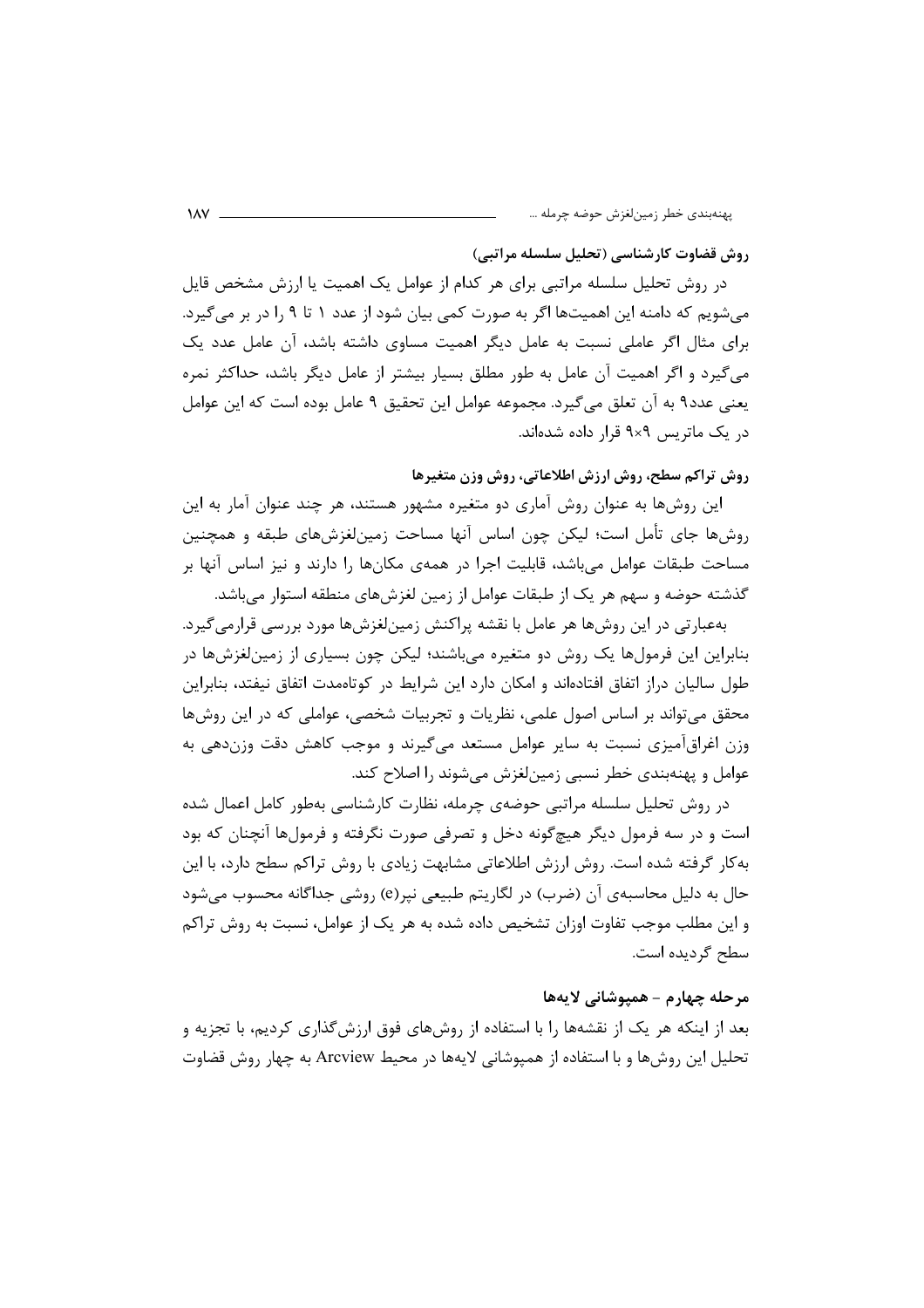کارشناسی، تراکم سطح، ارزش اطلاعاتی و وزن متغیرها، نقشهی پهنهبندی خطر زمینلغزش حوضهی چرمله تهیه گردید که طبقات خطر هر یک از نقشهها با نقشهی دیگر متفاوت است. نقشهی پهنهبندی حاصل از قضاوت کارشناسی بیشترین تناسب را با زمینلغزشهای مشاهده شده حوضه دارد.

#### **نتايج تحقيق**

در این تحقیق چهار مدل برای بررسی خطر زمینلغزش حوضهی چرمله مورد بررسی قرار گرفته است که نتایج حاصل از این چهار روش به صورت نقشههای پایانی ارایه شده است: – نقشهی پهنهبندی خطر زمینلغزش حوضه بااستفاده از روشتحلیلسلسلهمراتبی یـا قـضاوت کارشناسی (شکل ۲)

در این نقشه طبقهی خطر کم دارای مساحتی حدود ۱۴/۹۳ کیلومترمربع (۶۷/۸۰ درصد کل حوضه) که به صورت دو پهنه بزرگ یکی در قسمت منتهـی|لیــه شــمال حوضــه و دیگــری بــه صورت پهنه بسیار بزرگی در قسمت مرکز و جنوب غربی حوضه قرار دارد. طبقه خطر متوسـط نیز از نظر خطر زمـینلغـزش ۲/۳۳ کیلـومتر مربـع (۱۰/۵۸ درصـد کـل حوضـه) را بـه خـود اختصاص مے دھد.

پهنه با خطر زياد حدود ٢/٢٢ كيلومتر مربع (١٠/٠٨ درصد كل حوضه) را شامل مـىشـود. طبقه با خطر خیلی زیاد تقریباً در مرکز حوضه قرار دارد و مایل بـه شــمال حوضـه مــیباشــد. مساحت آن حدوداً ۲/۵۴ کیلومترمربع (۱۱/۵۴ درصد کل حوضه) میباشد (جدول ۲).

| درصد تجمعى          | درصد                            | مساحت<br>تجمعى                             | مساحت به<br>كيلومتر مربع | طىقە          | ر ديف |
|---------------------|---------------------------------|--------------------------------------------|--------------------------|---------------|-------|
| $SVI \Lambda$       | $SY/\lambda$ .                  | ۱۴/۹۳                                      | ۱۴/۹۳                    | خطر کم        |       |
| $V\Lambda/T\Lambda$ | ۱۰/۵۸                           | 17/16                                      | Y/YY                     | خطر متوسط     |       |
| 89/18               | $\mathcal{N} \cdot \mathcal{N}$ | ۱۹/۴۸                                      | 7/۲۲                     | خطر زياد      |       |
| ۱۰۰                 | ۱۱٬۵۴                           | $\mathbf{Y} \mathbf{Y} / \cdot \mathbf{Y}$ | ۲/۵۴                     | خطر خیلی زیاد |       |

جدول ۲ : مساحت و درصد طبقات خطر زمینلغزش به روش تحلیل سلسله مراتبی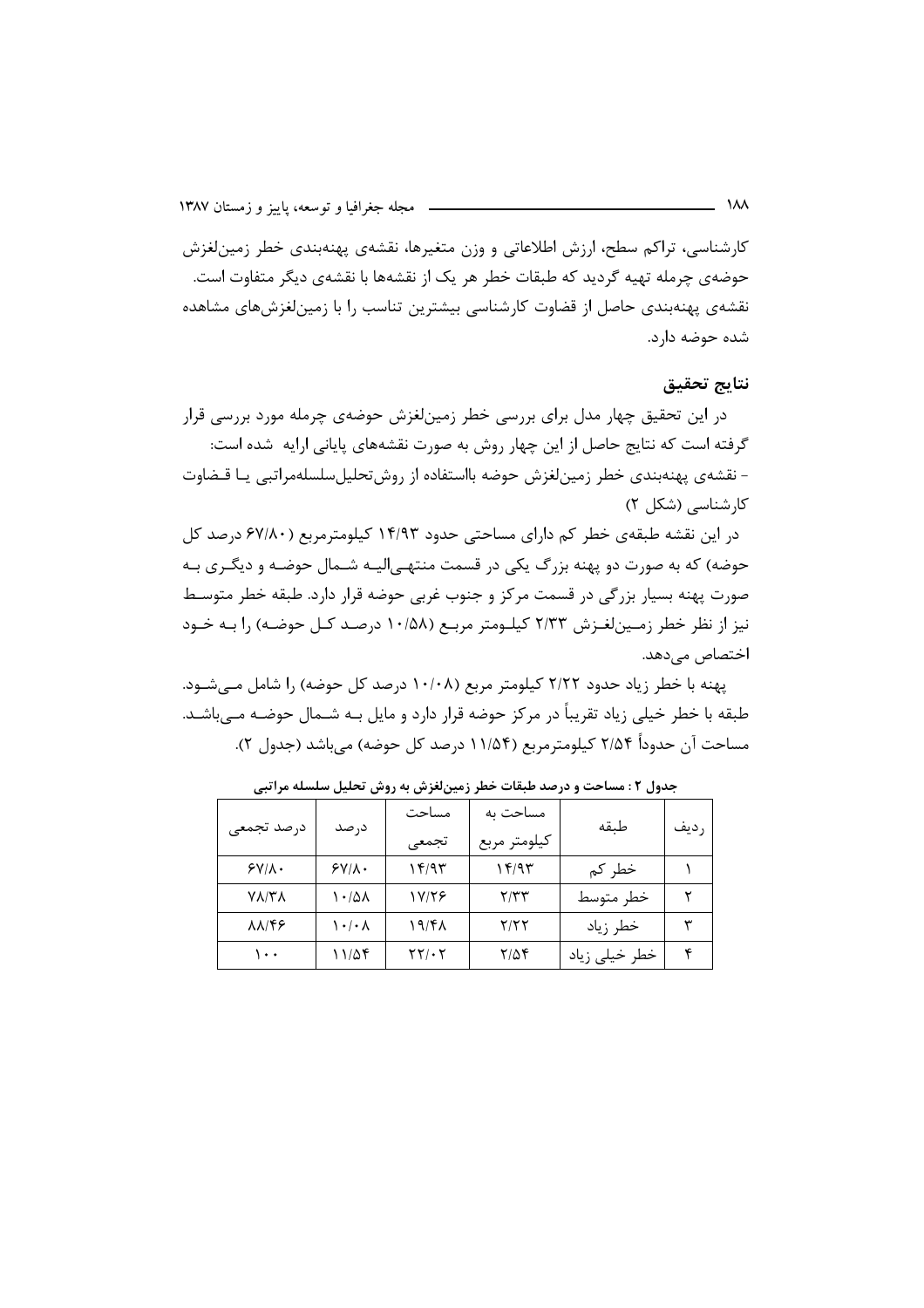

شکل ۲ : نقشهی پهنهبندی خطر زمینلغزش حوضهی آبریز چرمله به روش قضاوت کارشناسی (تحلیل سلسله مراتبی) *مأخذ: نگارندگان* 

– نقشهی پهنهبندی خطر زمینلغزش حوضه با استفاده از روش تراکم سطح

این نقشه نشان میدهد که طبقات خطر کم نیز همانند روش قضاوت کارشناسی به صورت دو پهنه یکی در شمال حوضه و دیگری با وسعت بیشتر در قسمت مرکز و جنوب قرار دارد. مساحت این طبقه ۱۵/۲۳ کیلومتر مربع (۶۹/۱۶ درصد کل حوضه) میباشد.

طبقه خطر متوسط با مساحتی حدود ۳/۰۵ کیلومترمربع (۱۳/۸۵ درصـد کــل حوضــه) بــه صورت چند پهنه در داخل حوضه خودنمایی مـیکنــد. قــسمت اول بــه صــورت نــوار خطــی و طویلی تقریباً در قسمت شمالحوضه قرار دارد و پهنهی دیگر این طبقه در قسمتمرکز حوضه قرار دارد که از جنوب غرب حوضه شروع شده و پس از عبور از غرب و مرکز حوضـه بــه شــرق حوضه میرسد. تودهی دیگر این طبقه دقیقاً در قسمت خروجی حوضه قرار دارد. طبقـه خطـر زیاد با مساحتی حدود ۳/۴۴ کیلومتر مربع (۱۵/۶۲ درصد کل حـوزه) دقیقــأ در مرکــز حوضــه قرار دارد. وسعت این پهنه در قسمت غربی حوضه بیشتر از قسمت شرق حوضه میباشد. پهنهی خطر خیلی زیاد با مساحتی حدود ۰/۳۰کیلومتر مربع(۱/۳۷درصد کلحوضه) بهصـورت توده کوچک در قسمت شمال شرق حوضه قرار دارد.(شکل۳) و(جدول۳).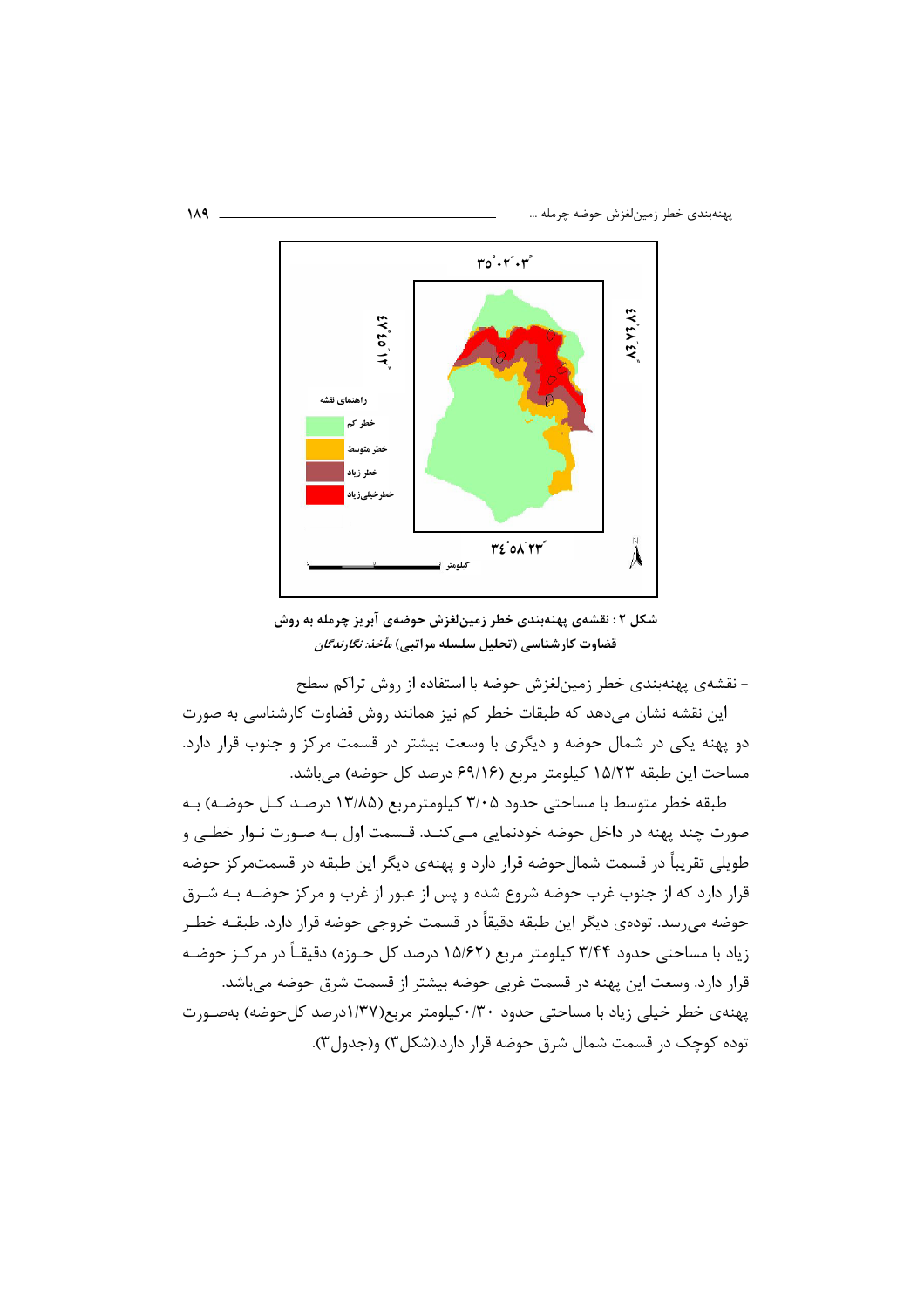| درصد                                 |       | مساحت                             | مساحت به                      | طبقه          |       |
|--------------------------------------|-------|-----------------------------------|-------------------------------|---------------|-------|
| تجمعى                                | در صد | تجمعى                             | كيلومتر مربع                  |               | ر دیف |
| ۶۹/۱۶                                | 99/18 | ۱۵/۲۳                             | ۱۵/۲۳                         | خطر کم        |       |
| $\lambda \Upsilon / \cdot \ \rangle$ | ۱۳/۵۸ | 18/28                             | $\mathbf{r}/\cdot \mathbf{r}$ | خطر متوسط     |       |
| 98163                                | ۱۵/۶۲ | <b>TI/YT</b>                      | $\mathbf{y}/\mathbf{f}$       | خطر زياد      | ₩     |
| ۱۰۰                                  | ۱/۳۷  | $\mathsf{Y}\mathsf{Y}/\mathsf{Y}$ | $\cdot$ / $\mathbf{r}$ .      | خطر خیلی زیاد |       |

جدول ۳ : مساحت و درصد طبقات خطر زمین لغزش به روش تراکم سطح



شکل۳: نقشهی پهنهبندی خطر زمینلغزش حوضهی آبریز چرمله بهروش تراکم سطح م**أخذ: نگارندگان** 

– نقشهی پهنهبندی خطر زمینلغزش حوضه، با استفاده از روش وزن متغیرها این نقشهی طبقهی خطر کم با مساحتی حدود ۱۵/۲۹کیلومتر مربع (۶۹/۴۳ درصد کل حوضه) به صورت دو پهنه یکی در قسمت شمال و دیگری در مرکز و جنوب حوضه قرار دارد. طبقهی خطر متوسط با مساحتی حدود ۲/۰۷ کیلومتر مربع (۹/۴۰درصد کل حوضه) مانند سایر نقشهها در این طبقه، به صورت دو پهنه، اولی به صورت خطی در شمال حوضه و دیگـری ه صورت نواری پهنتر از جنوب غرب حوضه تا شمال شـرقی حوضـه گـسترش دارد. طبقــهی ڊ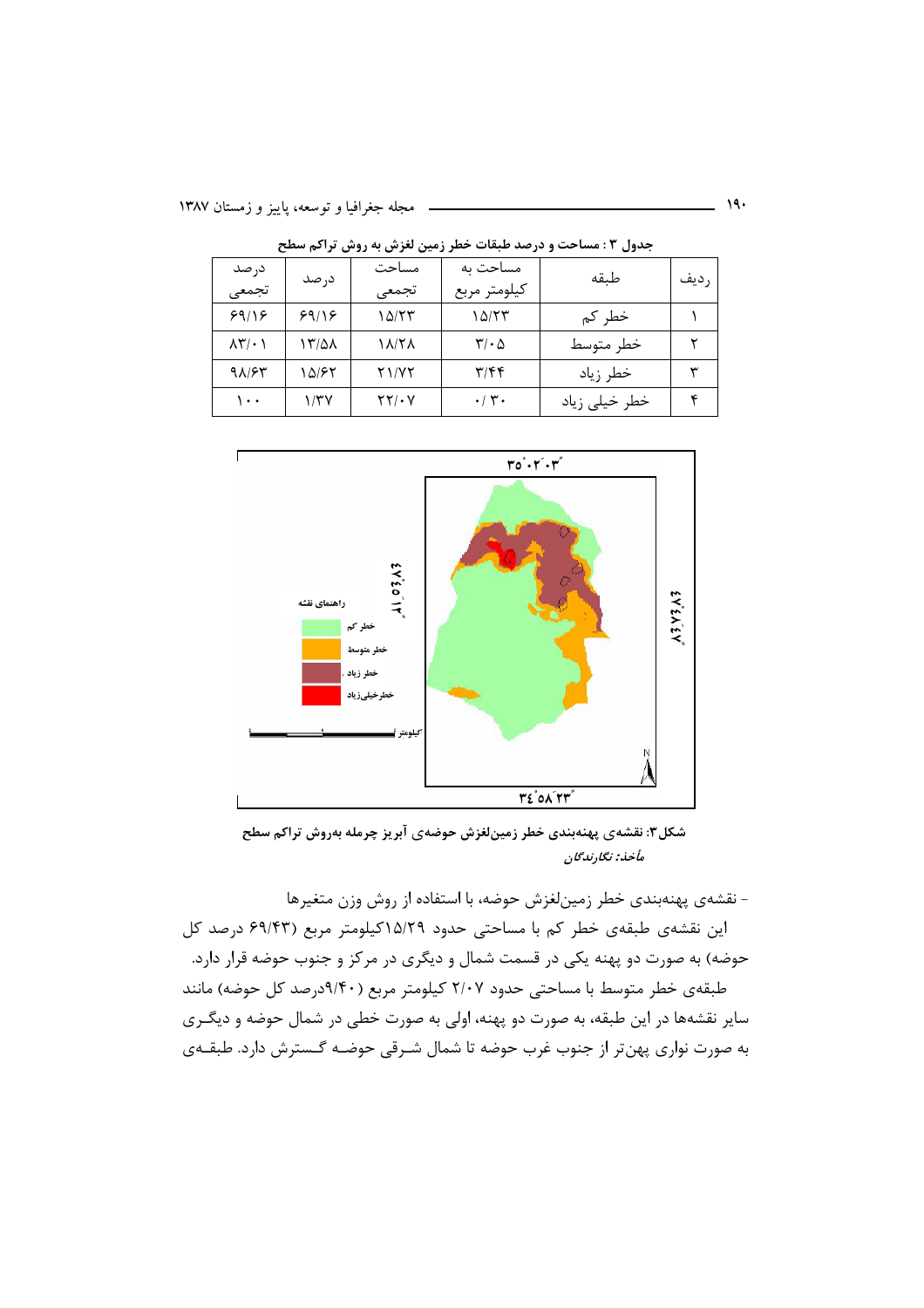خطر زیاد نیز در مرکز حوضه قرار دارد که مساحت ایـن طبقـه ۴/۳۰ کیلـومتر مربـع برابـر بـا (۱۹/۵۳درصد کل حوضه) میباشد (شکل ۴). پهنهی کوچکی در داخل این طبقه میباشد ک جزء طبقهی خیلی زیاد است و پهنهی کوچکی هم با اختلاف چند کیلومتر وجود دارد که جزء این طبقه میباشد. طبقهی خطر خیلی زیاد با مـساحتی حـدود ۰/۳۶ کیلـومتر مربـع (حـدود ۱/۶۴ درصد کل حوضه) است (جدول۴)

| در صدتجمعی   | درصد               | مساحتتجمعى                                 | مساحت       | طبقه          | ر دیف |
|--------------|--------------------|--------------------------------------------|-------------|---------------|-------|
| 59/87        | 59/85              | ۱۵/۲۹                                      | ۱۵/۲۹       | خطر کم        |       |
| <b>YA/AY</b> | $9/\mathfrak{F}$ . | ۱۷/۳۶                                      | $Y/\cdot Y$ | خطر متوسط     |       |
| 98129        | ۱۹/۵۳              | 51/88                                      | $f/\tau$ .  | خطر زياد      | ۳     |
| ۱۰۰          | ۱۱۶۴               | $\mathbf{Y} \mathbf{Y} / \cdot \mathbf{Y}$ | $\cdot$ /۳۶ | خطر خیلی زیاد | ۰c    |

جدول ۴: مساحت و درصد طبقات خطر زمینلغزش به روش وزن متغیرها



شکل ۴: نقشهی پهنهبندی خطر زمین لرزهی حوضهی آبریز چرمله به روش وزن متغیرها مأخذ: نگارندگان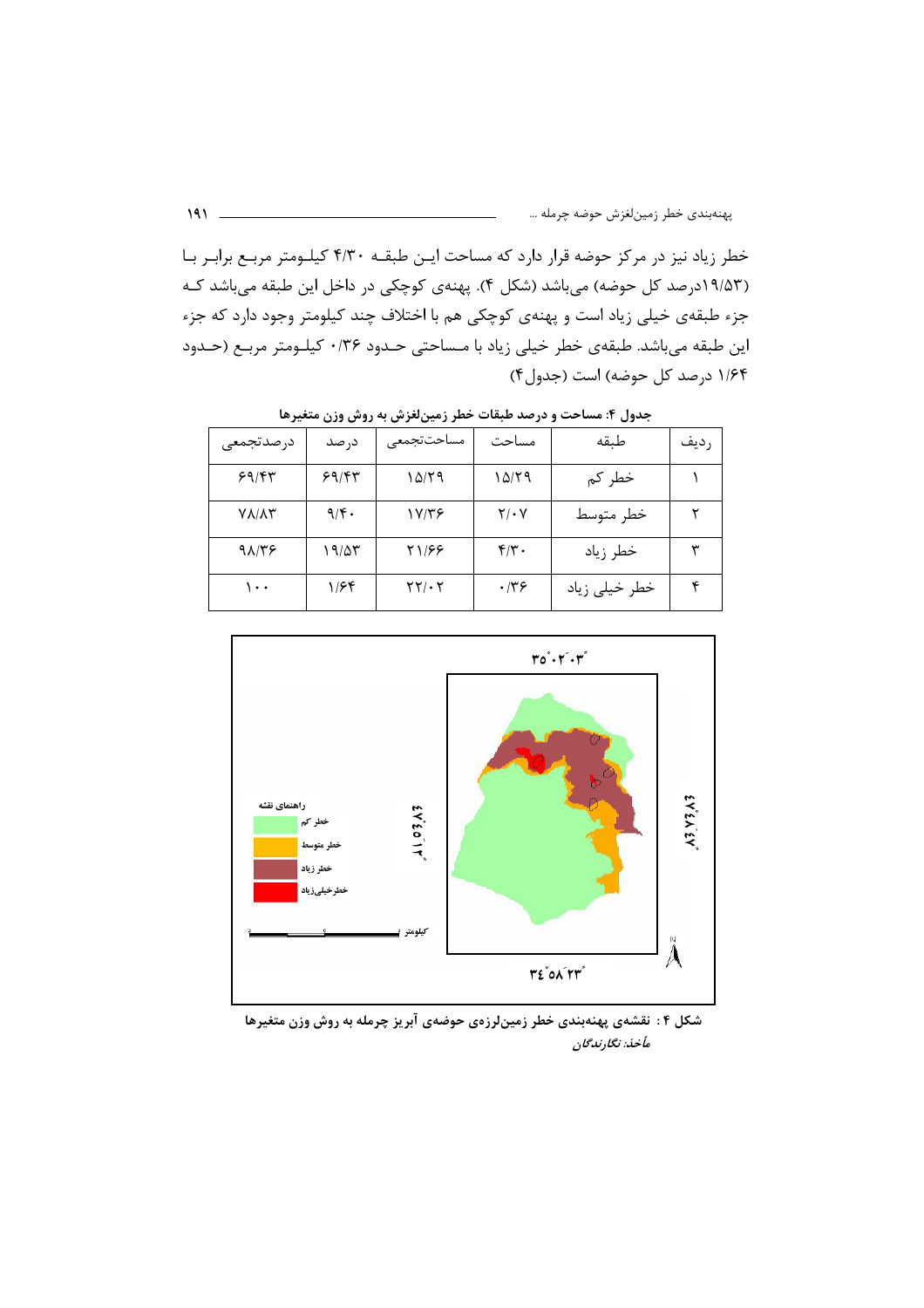– نقشهی پهنهبندی خطر زمینلغزش حوضه با استفاده از روش ارزش اطلاعاتی

این نقشه طبقهی خطر کم با مساحتی حدود ۱۶ کیلومتر مربع حدود (۷۲/۶۶ درصد کل حوضه) را به خود اختصاص داده است و در بین نقشههای دیگر از وسعت بیشتری برخوردار است و به صورت دو توده که یکی در قسمت شمال حوضه و پهنهی دیگر که قسمت بزرگی را تشکیل میدهد در جنوب و مرکز حوضه قرار دارد.

طبقهی با خطر متوسط به صورت چهار پهنه که قسمت اول به صورت نوار خطی میباشد و در قسمت شمالحوضه قرار دارد پهنهىكوچكى هم تقريباً در قسمت شمالحوضه با اختلاف کمی از نوار خطی یاد شده قرار دارد پهنهی بزرگ این طبقه تقریباً در قسمت مرکز حوضه و ه صورت کمربندی پهن از سمت غرب به شمال حوضه متصل میشود. این پهنه در غرب ļ حوضه بیشترین وسعت را دارد. قسمت دیگر این طبقه به صورت منطقهای کوچک در جنوب غربی حوضه دیده میشود. طبقهی خطر زیاد به صورت پهنهی یکپارچه در مرکز حوضه قرار دارد که مساحت این قسمت ۴/۰۵ کیلومترمربع (۱۸/۳۹درصد کل حوضه) میباشد طبقه با خطر خیلی زیاد به صورت پهنه کوچک در شمال شرقی حوضه دیده میشود که مساحت این قسمت ۰/۳۰ کیلومترمربع (۱/۳۷ درصد کل حوضه) است (شکل ۵) و (جدول۵).



شکل ۵ : نقشه پهنهبندی خطر زمینلغزش حوضه آبریز چرمله به روش ارزش اطلاعاتی مأخذ: *نگارندگان*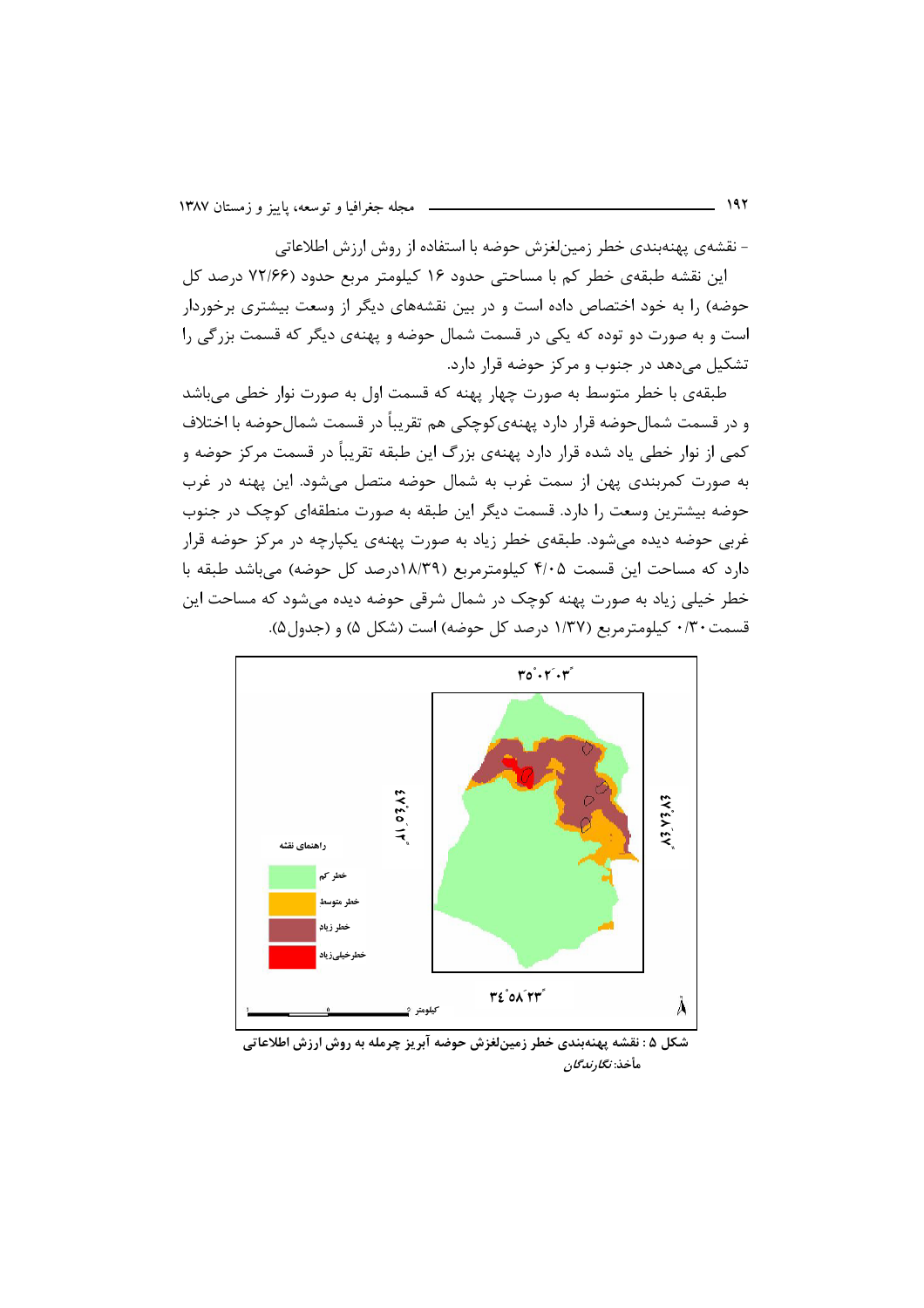پهنهبندي خطر زمينلغزش حوضه چرمل

| درصد                    |              | مساحت | مساحت به         | طىقە          |      |
|-------------------------|--------------|-------|------------------|---------------|------|
| تجمعى                   | درصد         | تجمعى | كيلومتر مربع     |               | رديف |
| YY/FF                   | <b>YY168</b> | ۱۶    | ۱۶               | خطر کم        |      |
| $\lambda \cdot / \zeta$ | 7/58         | 17/67 | 1/۶۷             | خطر متوسط     | ۲    |
| 91/65                   | ۱۸/۳۹        | 21/72 | $f/\cdot \Delta$ | خطر زياد      | ٣    |
| ۱۰۰                     | $1/\tau$ y   | ۲۲/۰۲ | $\cdot$ /۳.      | خطر خیلی زیاد | ۴    |

جدول ۵: مساحت و درصد طبقات خطر زمینلغزش به روش ارزش اطلاعاتی

در بین چهار نقشهی پهنهبندی خطر زمینلغزش در حوضهی مورد مطالعه، طبقــهی خطــر زیاد، بیشترین وسعت را در نقشهی پهنهبندی با روش وزن متغیرهـا بـه خـود اختـصاص داده است. طبقهی خطر خیلی زیاد، بیشترین وسعت را در نقشهی پهنهبنـدی قـضاوت کارشناسـی (تحلیل سلسله مراتبی) دارد. به طور خلاصه می¤وان گفت نقشهی پهنهبندی خطر زمینلغزش با استفاده از فرمول قضاوت کارشناسی بیشترین تناسب را با زمینلغزشهای مـشاهده شـدهی حوضه داراست (جدول۶).

|       | ارزش اطلاعاتي           | وزن متغيرها |                    | تراكم سطح |                         | تحليل سلسله<br>مراتبي |               | طبقه        | رديف |
|-------|-------------------------|-------------|--------------------|-----------|-------------------------|-----------------------|---------------|-------------|------|
| در صد | فراواني                 | د, صد       | فراواني            | در صد     | فراواني                 | درصد                  | فراواني       |             |      |
| ۰     | ٠                       | ۰           |                    | ۰         |                         |                       | ٠             | خطر کم      |      |
| ۱۲    | $\cdot$ /۶ $\cdot$      | ۱۲          | $\cdot$ /۶ $\cdot$ | ۱۲        | $\cdot$ /۶ $\cdot$      | ٨                     | $\cdot$ /۴۵   | خطرمتوسط    | ۲    |
| ۶۸    | $\mathbf{r}/\mathbf{r}$ | ۴۸          | $Y/\mathfrak{F}$   | ۶۸        | $\mathbf{r}/\mathbf{r}$ | ۲۷                    | ۱۱۳۵          | خطر زياد    | ٣    |
| ٢٠    |                         | ۴٠          | ٢                  | ٢٠        |                         | ۶۵                    | $\frac{1}{2}$ | خطرخيلىزياد | ۴    |
| ۱۰۰   | ۵                       | ۰۰ ۱        | ۵                  | ۱۰۰       | ۵                       | ۱۰۰                   | ۵             | جمع کل      | ۵    |

جدول ۶: فراوانی و درصد فراوانی زمینلغزشهای موجود حوضهی آبریز چرمله در نقشههای پهنهبندی

193 ... -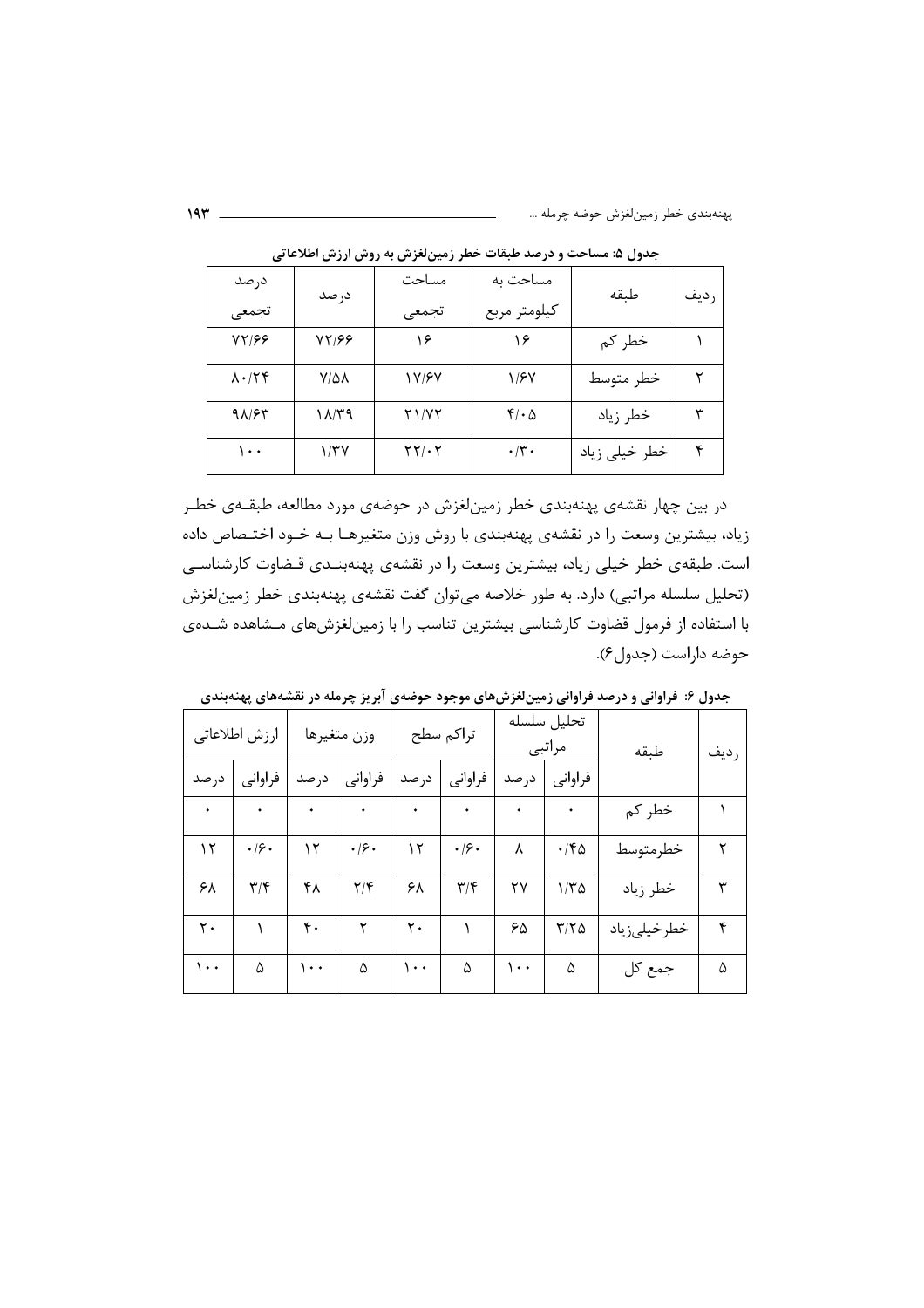نتيجەگيرى

عامل لیتولوژی مهم ترین عامل در وقوع زمین لغزش در حوضهی مورد مطالعـه بــوده اســت؛ چرا که زمینلغزشهای این حوضه ناشی از تجمـع آب نفـوذی در نهـشتههـای آبرفتـی دوران چهارم زمینشناسی و نفوذ نایذیر بودن سنگ زیربنا می باشد که عامل شیب بهعلت کوهستانی بودن منطقه آن ,ا تشدید مے کند.

اگر عامل شیب مهمترین عامـل بـروز زمـینِ لغـزش در حوضـهی مـورد مطالعـه مـی بـود، میبایست در ارتفاعات و شیبهای تندتر زمینلغزش بیشتری را مشاهده میکردیم که اینگونـه نیست پس می توان نتیجه گرفت عامل لیتولـوژی بـه علـت نفوذناپـذیر بـودن سـنگ زیـر بنـا مهمترین عامل در بروز زمین لغزش در حوضهی مورد مطالعه می باشد.

یس از بررسی های لازم این نتیجه حاصل شد که پوشش گیاهی منطقه از نوع مراتع متوسط و فقیر و بهصورت پوشش تنک و دور از هم میباشد ریشهی گیاهان این منطقـه آنقـدر عمیـق نیست که بین رسوبات فوقانی خشک و رسوبات تحتانی که به علت نفوذنایذیر بودن سنگ زیـر بنا آغشته به آب است ارتباط مؤثري برقرار كند؛ بلكه باعث كند شدن جريان هرز آبها گـشته و نفوذ آب ,ا به داخل زمین بیشتر می کند.

انطباق زمین لغزشهای مشاهده شدهی منطقه در طبقات پوشش گیاهی (مراتـع متوسـط) نیز گواه بر این مطلب است؛ بنابراین نتیجه گرفته میشود در حوضـهی چرملـه بـه علـت فقـر پوشش گیاهی این عامل نمیتواند مانع بروز زمینلغـزش در منطقـه شـود. تحقیـق حاضـر بـر اساس بازدیدهای میدانی، تجزیــه و تحلیــلهــای کارشناســی، روشهــای آمـاری و اســتفاده از سیستم اطلاعاتجغرافیایی صورت پذیرفته است. هر کدام از مراحل مذکور مکملی برای انجــام مناسبتر و دقیقتر پهنهبندی خطر زمینلغزش در حوضهی آبریز چرمله بوده است.جمـعآوری دادهها و تهیهی ۱۶عامل و نیز نقشهی متغیر وابسته (زمین لغزش) با توجه به وابستگی ماهیـت وقوع زمین لغزش به چندین عامل، امکان بررسی گستردهی این پدیده را میسر می سازد.

استفاده از روش آماری مربع کای موجب تقلیل عاملهای بـهکـار رفتـه در تهیـهی نقـشهی پهنهبندي خطر زمينلغزش حوضهي آبريز چرمله گرديده است. هـر چنــد بــه نظـر مــ<sub>ي،</sub>رســد استفاده از عوامل بیشتر، می تواند دید جامع تری نسبت به شناخت این پدیده ارایه نمایـد؛ ولـی آزمون فوق شرایطی را فراهم میآورد که عواملی مؤثرتر و مهمتر در بروز پدیدهی زمینلغـزش را مشخص كند و با كاهش تعداد عوامل مؤثر، امكان بررسي دقيقتر اين پديده حاصل مي شود (حيابي، ۱۳۸۶: ۵۵-۵۵).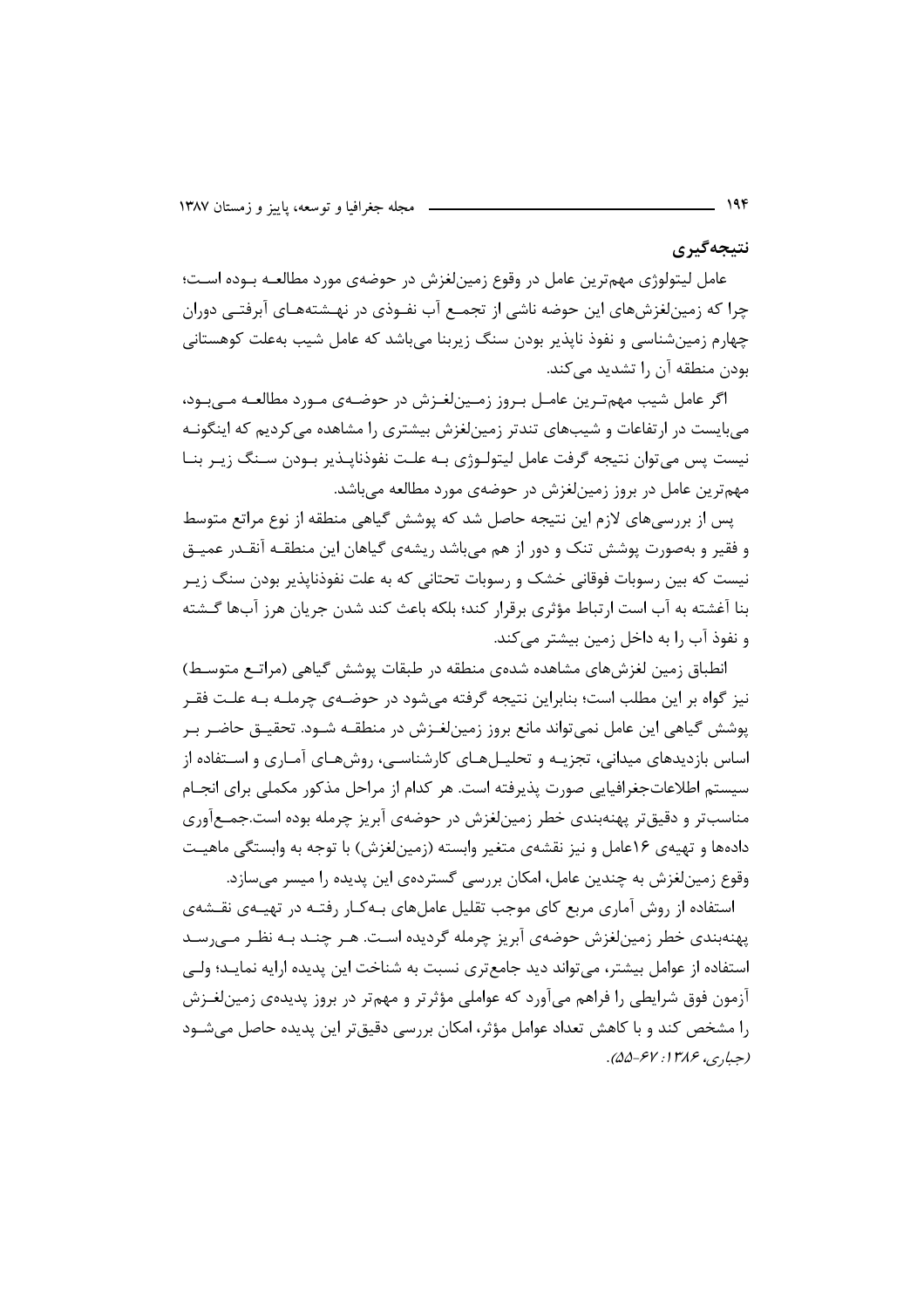همانطور که قبلاً بیان شده است در انجام این تحقیق (تهیهی نقشهی نهـایی) از ۹ متغیــر مستقل آب و هوا، شیب، هم دما، پوشش گیاهی، هم باران، ارتفاع، لیتولوژی، حساسیت سـنگ ه فرسایش و کاربری اراضی استفاده شده است. بعد از تجزیه و تحلیلهـای آمـاری و پـردازش ڊ این نقشهها توسط سیستم اطلاعات جغرافیایی مشخص شد که در بین نقشهها، نقشهی شــیب پس از لیتولوژی یکی از نقشههای مهم در بروز زمینلغزش در منطقه است. بطوری *ک*ـه تمـامی زمینلغزشهای حوضه در شیبهای بالای ۲۰ درصد (۲۰ درصد زمینلغزشهای حوضـه بـالاتر (از شیب ۶۰ درصد، ۵۶درصد زمین لغزشهای بین شیب ۶۰-۳۰درصد و ۲۲درصد زمین لغزشها در شیب۳۰-۲۰ درصد) رخ داده است. عاملی که براب (۱۹۷۲) و نیلسن (۱۹۷۹) بر آن تکیــه کردهاند.) لیتولوژی عامل مهم دیگر در بروز پدیدهی زمینلغزش در حوضهی چرمله میباشـد. سنگـهای گرانیت و گرانودیوریت منطقه، باعث عدم نفوذ آب حاصل از ذوب برف و بارش باران ه قسمتهای تحتانی میشوند و آب حاصل پس از عبور از لایههای نه چندان ضخیم خاک به ڊ سنگـهای آذرین و دگرگونی نفوذناپذیر میرسـد و باعـث آغـشته شـدن خـاکـهـای سـست و ناپیوسته فوقانی میشود و در نتیجهی نیروی ثقل بر روی دامنهها، به صورت زمین لغـزش بـه حركت درمي[يد. به طور خلاصه مي¤وان گفت عامـل ليتولـوژى خـصوصأ ســنگـهـاى آذريــن نفوذناپذیر، مهمترین عامل بروز پدیده زمینلغزش منطقه میشوند. به عنــوان مثــال ۵۱درصــد زمینلغزشهای حوضه درسنگهای گرانیت و ۴۹درصد آن در سنگهای گرانودیوریت حوضـه اتفاق افتاده است. پس می¤وان دریافت که نقش سنگهای نفوذناپذیر در تجمـع آب و آغــشته کردن رسوبات فوقانی برای ایجاد زمینلغزش حوضه از اهمیت زیادی برخوردار است. همـانطور که آنبالاگان (۱۹۹۱) و مورا و وارسون (۱۹۹۳) از لیتولوژی به عنوان عنصر مهــم در پدیــدهی زمینلغزش یاد کردهاند.

میزان بارش سالانهی حوضه (میانگین ۴۰۷/۵ میلیمتر) میباشـد کـه باعـث رطوبـت زیـاد دامنهها (همچون تحقیقات رادبروچ و ونت ورس (۱۹۷۱) و مورا و وارســون (۱۹۳۳) و از دیگــر عوامل تأثير گذار بر وقوع زمينلغزشهاى حوضه مىباشد. هـر چنـد ارتفاعـات بــالاتر از بــارش بیشتری برخوردار هستند، ولی بـه علـت اینکـه ارتفاعـات بـالاتر حوضـه از پوشـش صـخرهای رخوردار هستند و خاک کافی ندارند، باعث شده است که ۴۰ درصد زمینلغـزشهـا در خـط ļ هم باران ۴۰۶ میلیمتر، ۴۴/۶ درصد زمینلغزشها در خط هم باران ۴۲۶ میلیمتر و ۱۴ درصد آن در خط هم باران ۴۴۶ میلیمتر رخ بدهد. عامل مهمی که باید در این زمینه مد نظر داشــته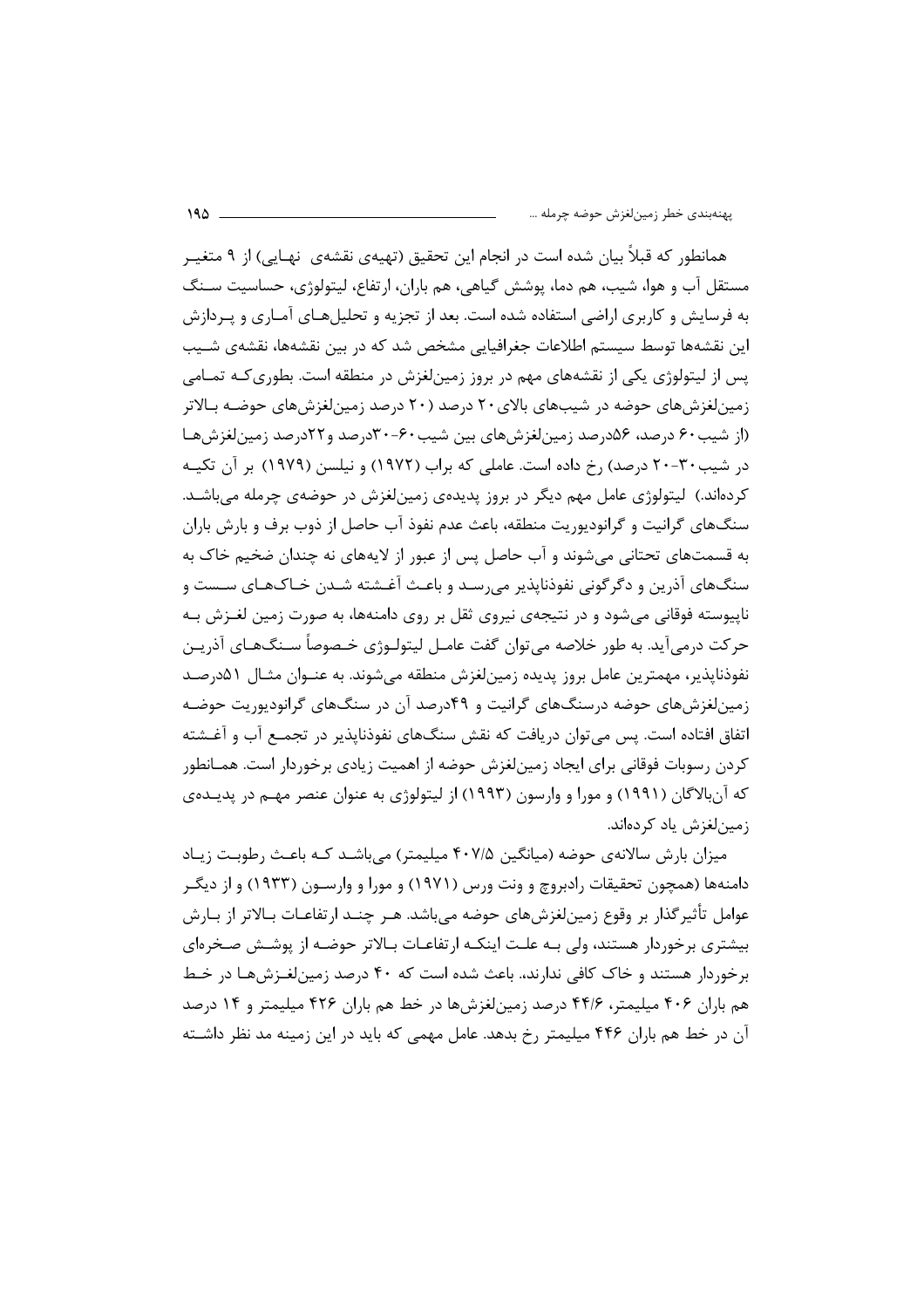باشیم، مقدار نفوذ آب است. بارش هایی کـه شـدت کمتـری دارنـد و از قـدرت نفـوذ بیـشتری برخوردار هستند، در بروز پدیدهی زمینِلغزش در حوضه تأثیر بیشتری خواهند داشت.

عامل ارتفاع نيز در ايجاد يديدەي زمينِ لغزش در حوضەي مـورد مطالعــه تأثير گـذار اسـت. ارتفاع باعث افزایش میزان بارش میشود و در نتیجه هر نقطه کـه از خـاک مناسـب برخـوردار باشد، باعث بروز زمین لغزش می گردد. همانطور که ۶۸ درصد زمین لغزش ها در طبقهی ارتفاعی ۲۵۰۰ - ۲۵۰۰ متر در حوضهی مورد نظر اتفاق افتاده است.

اثر پوشش گیاهی در پایداری شیب بستگی به شرایط محلی، عمق خاک، شیب دامنه، نـوع گیاهان و آب و هوا دارد. پوشش گیاهی در بعضی مواقـع عامـل پایـداری اسـت و در شـرایطی محر ک ناپایداری مے باشد.

یوشش گیاهی حوضهی آبریز چرمله به دو دسته تقسیم می شود:

۱- مراتع فقیر شامل گون، اسپرس بوتهای، جاشیر میباشد که ۳ درصد زمین لغزش حوضـه در این گونه گیاهی صورت پذیرفته است.

۲- گونه دوم که مراتع متوسط و شامل گون، کما، جاشیر و گون، فـستوکا، آگرویـایرون اسـت. ۹۷ درصد زمین!غزش های حوزه در این گونههـای گیـاهی رخ داده اسـت. مـی تـوان گفـت در حوضهی مورد مطالعه پوشش گیاهی از غنای خاصی برخوردار نیست و جـزء مراتـع متوسـط و فقیر مے باشد.

ریشەی این گونەھای گیاھی کە اغلب آنها بە صورت بوتەای مے باشند، آنقدر عمیق نیست کە بين رسوبات فوقاني خشک و رسوبات تحتاني که به علت نفوذ نايذير بودن سنگ زيربنا آغــشته به آب است، ارتباط مؤثري برقرار كند و مانع بروز زمـينلغـزش گـردد. بلكـه باعـث كندشـدن سرعت جریان هرز آبها در سطح گشته و باعث نفوذ آنها به اعماق زیرین میشــود و پدیــدهی زمین لغزش را تشدید مے کند.

زمینلغزشهای مشاهده شده در طبقات کاربری اراضی نشاندهندهی این مطلب است ک بین طبقات کاربری اراضی و زمین لغزش های حوضه ارتبـاط مـؤثری برقـرار اسـت. ۱۰۰ درصـد زمینلغزشهای مشاهده شدهی حوضه در طبقهی مراتع رخ داده است.

علت این امر ارتباط شیب زیاد، پوشش گیاهی و بارش در این طبقه میباشد. طبقات دیگـر کاربری اراضی با وجود این که از خاک مناسب و آبیاری به روش غرقابی برخوردار هـستند ولـی چون شیب دامنههای آن کم می باشد، دچار زمین لغـزش نـشدهانـد. در بحـث کـاربری اراضـی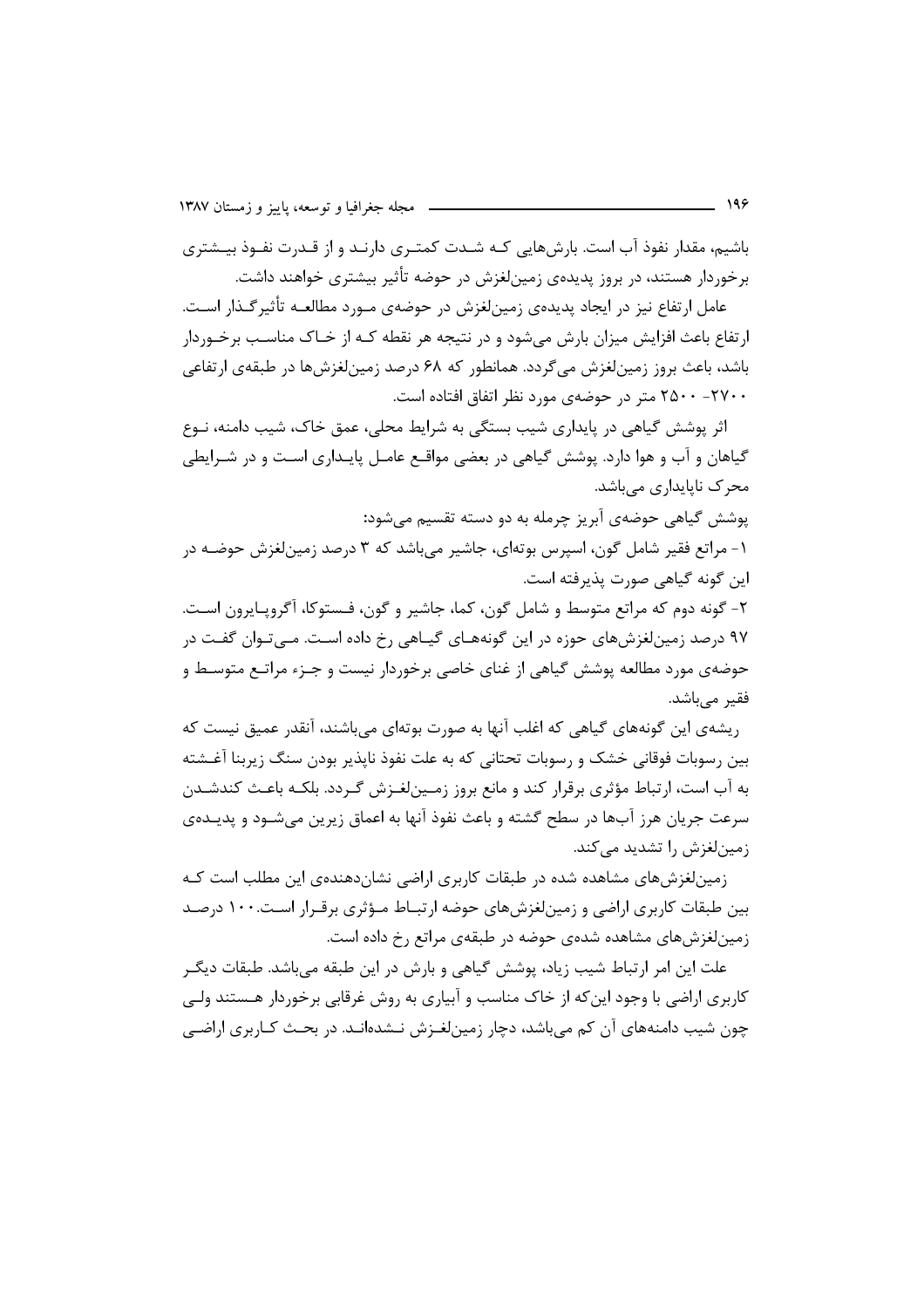میتوان نتیجه گرفت دامنههایی که شیب آنها بالاتر از ۲۰ درصد مـیباشـد، تغییـر کــاربری از کشت دیم به کشت آبی میتواند منجر به ایجاد زمینلغزشهای متعدد در منطقه گردد.

عامل ژئومورفولوژی و خاک با توجه به روشهای آماری بکار گرفته شده(آزمون مربع کای)، نتوانستند در مدل پهنهبندی وارد شوند. با توجه بـه شـیوهی تجزیـه و تحلیـل ایـن پـژوهش، عوامل مذکور با دلیل کنار گذاشته شدند و در سطح ایـن حوضـه اهمیـت کمتـری نــسبت بـه عوامل مورد استفاده در وقوع زمینلغزشها داشتهاند.

روش وزندهی به عوامل زمینلغزشهای حوضه آبریز چرمله با تکیــه بـر شـرایط محلـی و قضاوت كارشناسي صورت پذيرفته است *(جبارى، ۱۳۸۶: ۶۷–۵۵)*.

استفاده از روشهای پهنهبندی تراکم سطح، ارزش اطلاعاتی و وزن متغیرها که بـر مبنــای گذشتهنگری شرایط محلی استوار است، مساحت زمینلغزشهـای حوضـه را مبنـای کـار قـرار میدهد و نیز بهکارگیری روش قضاوت کارشناسی که در قالب تحلیل سلـسله مراتبــی حوضـه صورت گرفته است، امکان بررسی بهتر و تهیهی نقشه پهنهبندی که با شرایط محلـی مطابقـت بیشتری دارد را فراهم میکند. ضمن اینکـه اسـتفاده از سیـستم اطلاعـات جغرافیــایی، انجــام تحلیلهای دقیقتر که نتیجهی آن تهیهی نقشههایی با دقت بیـشتر نـسبت بـه روش دسـتی است را فراهم میکند.

چهار نقشهی تهیه شده به روشهای مختلف تقریباً با تطبیق مناسبی، پهنههای مشابهی را ه عنوان نواحی و مکانهای خطر ارایه کردند. حتی روش قضاوت کارشناسی- از نظـر شــاخص ļ زمینلغزش- نسبت به سایر روشهای به کار رفته، کم دقتتر بود، با این حال بیشترین تناسب .ا با محبط داشت.

هطور خلاصه و با توجه به نقشههای پهنهبندی نهایی بهدست آمده، متوجه خواهیم شد ļ که نقشهی قضاوت کارشناسی (تحلیل سلسله مراتبی) بیشترین تناسب را با زمینلغزشهای مشاهده شدهی حوضه دارد. بنابراین بر اساس اولویت نقش عوامل مؤثر در لغزش و نتایج به دست آمده میتوان گفت بخشهای جنوبی حوضه به نسبت قسمتهای شمالی وکوهستانی از خطر کمتری برخوردار است. این امر به منظور توجه به مخاطرات محیطی (لغزش) در حوضه و کاهش خطرات و خسارات ناشی از آن میتواند در برنامهریزیهای مختلف مد نظر برنامهریزان قرار گیرد.